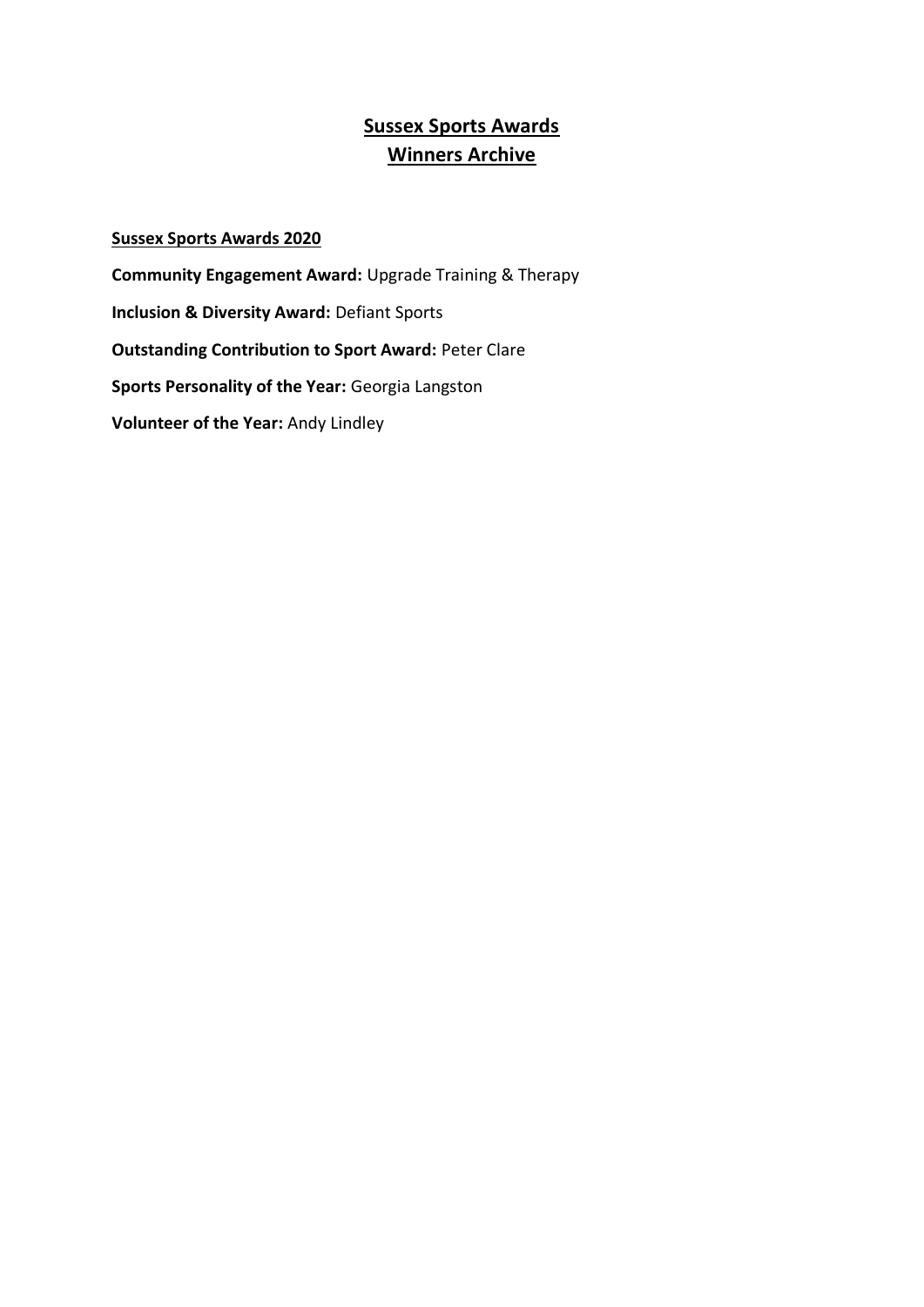**Active Champion Award:** Sian Fletcher (The Ferring walking group)

**Inspiring Sussex Award:** David Cumming (Swimming)

**University of Brighton Young Volunteer of the Year:** McKenzie Howell (University of Brighton Netball Club)

**Platinum Publishing Group Young Sports Personality of the Year:** Bryony Pitman (Archery)

**Quality Start Active Primary School of the Year Award:** Little Common School

**Everyone Active Community Impact Award:** Brighter Outlook (Albion in the Community)

**Rix & Kay Solicitors LLP Team of the Year:** Worthing College Under 19 Netball Team

**Southern Combination Football League Coach of the Year:** Marie Pickering (The Rowans Gym)

**Sussex County FA Volunteer of the Year:** Ricky Perrin (Sussex Bears Wheelchair Basketball Club)

**Active Sussex Club of the Year:** Whitehawk Football Club

**Active Sussex Disabled Sports Personality of the Year:** Isabelle Everest (Judo)

**Freedom Leisure Sports Personality of the Year:** Ian Richards (Athletics)

**BBC Sussex Unsung Hero Award:** Keith Soane (Broadbridge Heath Football Club)

**Wave Leisure Outstanding Contribution to Sport Award:** Sandy Fell (Education)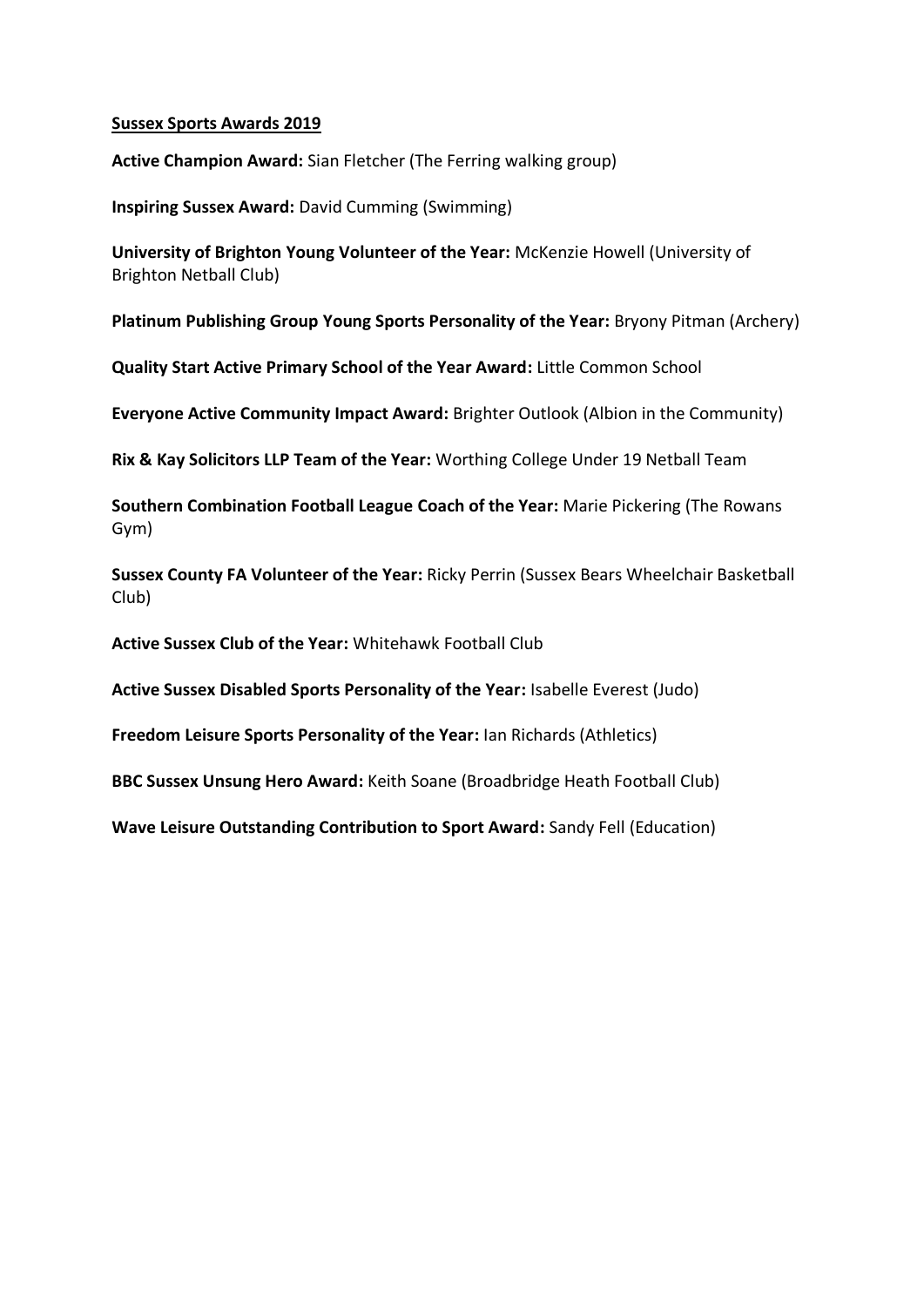**Active Sussex Clubmark Award:** Hellingly Hound Dogs Youth American Football Club

**Active Sussex Young Volunteer of the Year:** Sarah Graham

**Platinum Publishing Group Young Sports Personality of the Year:** Jonah Bryant

**Active Sussex Special Recognition for Integration, Innovation and Inspiration:** Brighton Table Tennis Club

**Create Development Active Primary School of the Year:** Arundel Church of England Primary **School** 

**The Grand Hotel Community Impact Award:** Crawley Old Girls (COGs)

**Rix & Kay Solicitors LLP Team of the Year:** Team Santos (Brighton Table Tennis Club)

**Active Sussex Coach of the Year:** Danielle Lewis-Collins

**Sussex County FA Volunteer of the Year:** Eric Douglin

**Everyone Active Club of the Year:** Burgess Hill Cricket Club

**University of Brighton Disabled Sports Personality of the Year:** Joe Townsend

**Freedom Leisure Sports Personality of the Year:** Rob Cross

**BBC Sussex Unsung Hero Award:** Peter Witcomb

**Wave Leisure Outstanding Contribution to Sport Award:** Teresa Bennett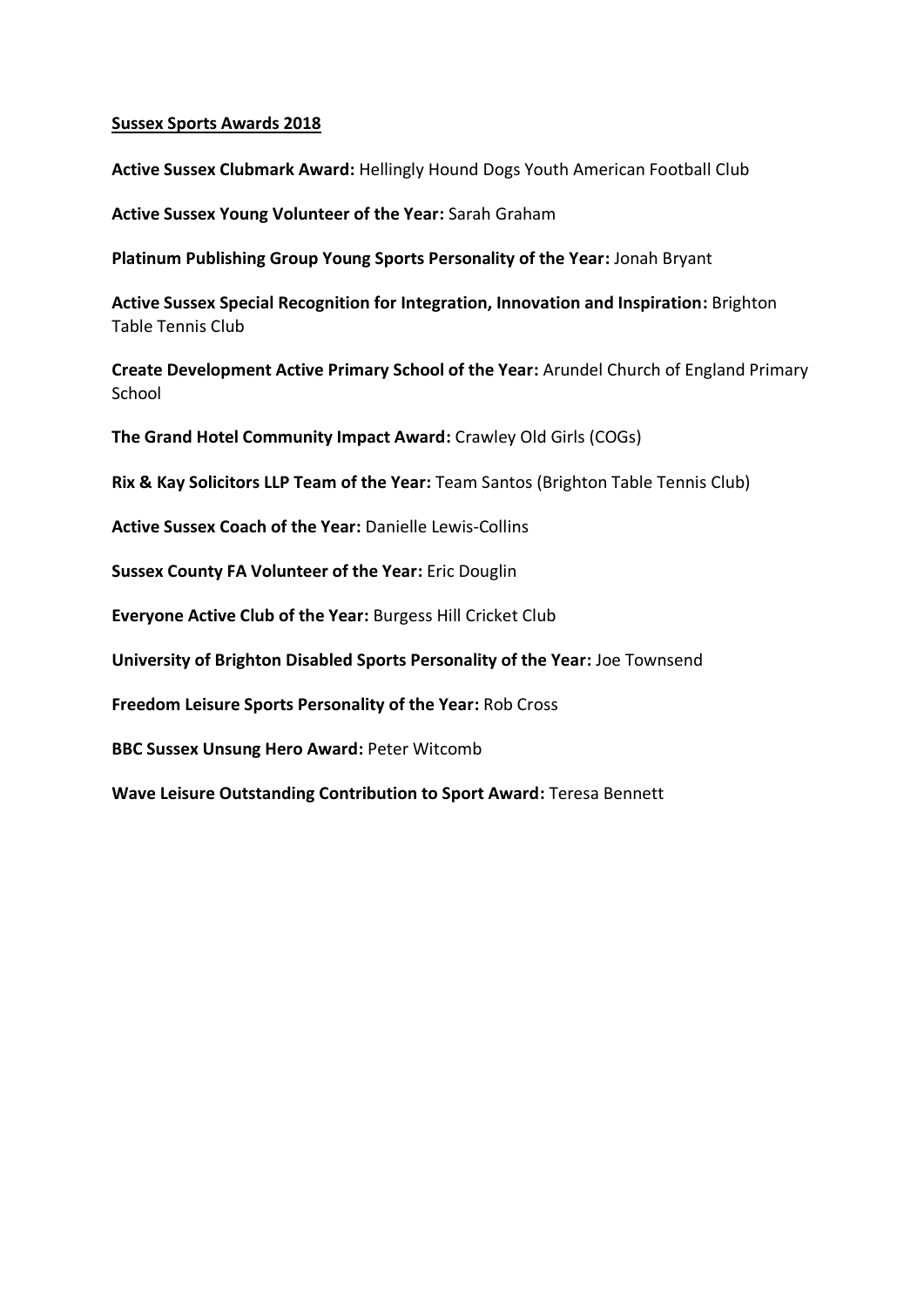**BBC Sussex Unsung Hero Award:** Les Kempster, Sussex County FA and Mid Sussex Youth and Minor Football League

**Coach of the Year:** Emily Nemeth, Sussex Netball Club

**Witness BTN Community Impact Award:** START Wellbeing

**Freedom Leisure Sports Personality of the Year:** Katie George Dunlevy, Crawley

**The Grand Hotel Club of the Year:** Worthing Gymnastics Club

**Southern Water Primary School of the Year:** Herstmonceux CE Primary School, Hailsham

**Rix & Kay Solicitors LLP Team of the Year:** Worthing Town Football Club Inclusive Football Team

**Sport England Outstanding Contribution to Sport:** Sarah Hogg, Sport Brighton

**Sussex County FA Volunteer of the Year:** Luke Boorer, Eastbourne

**University of Brighton Disabled Sports Personality of the Year:** Katie-George Dunlevy, Crawley

**Juice 107.2 Young Volunteer of the Year:** Beth Garner, Brighton

**Young Sports Personality of the Year Award:** Jemimah Berkeley, Staplecross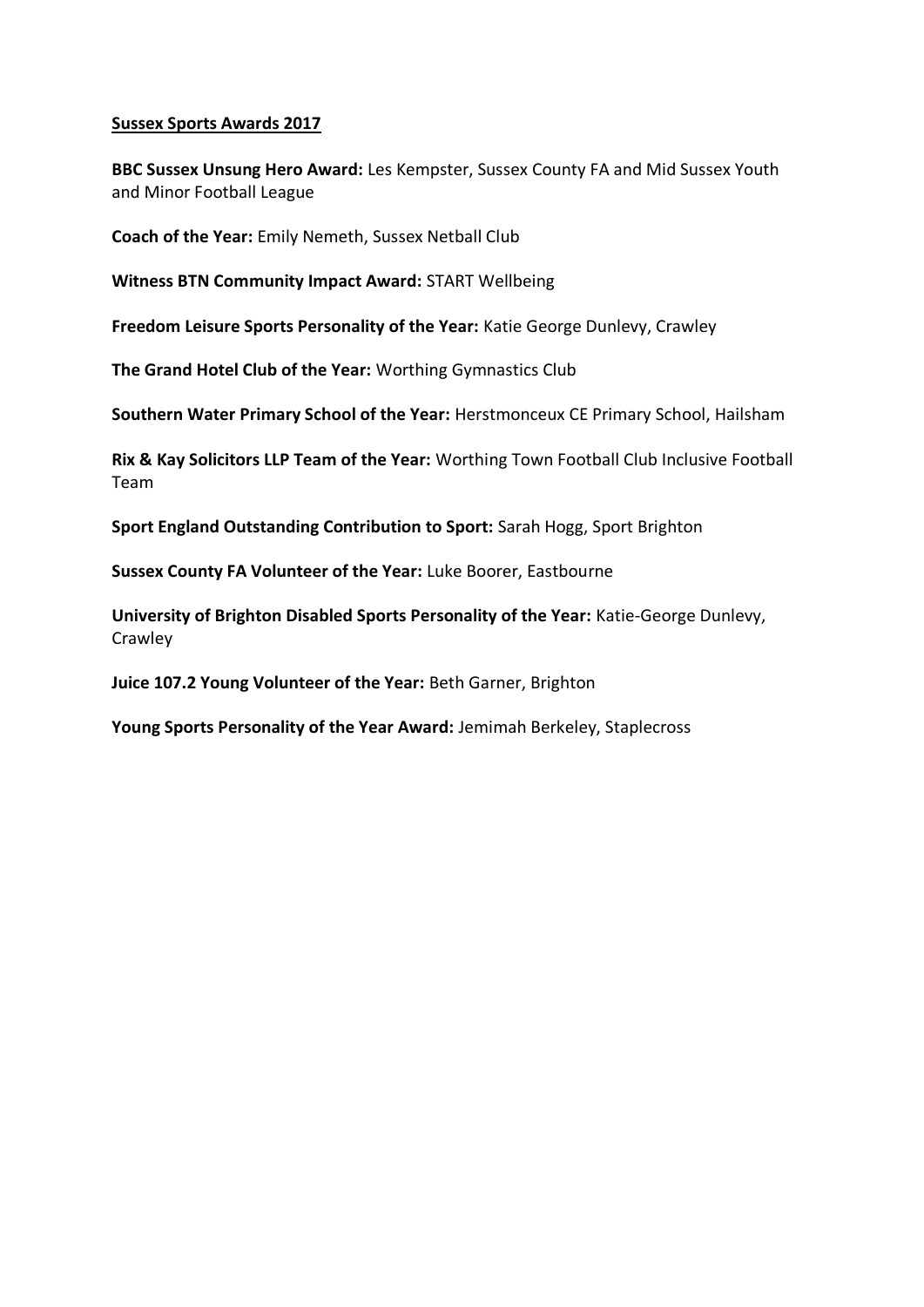**Active Workplace Award:** Stelfox **Community Impact Award:** Sports for All **Primary School of the Year:** Lyminster Primary School **Coach of the Year:** Kim Milnthorpe **Sussex County FA Volunteer of the Year:** Helen Courtney **The Grand Hotel Club of the Year:** Withdean Youth Football Club **University of Brighton Disabled Sports Personality of the Year:** Simon Munn **Sport England Outstanding Contribution to Sport Award:** David Bowden **Freedom Leisure Sports Personality of the Year:** Katie-George Dunlevy **Rix & Kay Solicitors LLP Team of the Year:** Heartbeat United FC **BBC Sussex Unsung Hero Award:** Jim Burroughs **Young Sports Personality of the Year:** Archie Davis

**Juice 107.2 Young Team of the Year:** Worthing RFC Colts (Under 17s)

**The Latest TV Young Volunteer of the Year:** Emily Goss

**Special Recognition Award for participants at Rio 2016:** Seb Rodger, Ben Jesson, Amy Wilson-Hardy, Will Bayley, Faye McClelland, Heather Olver, Jade Lally, Katie-George Dunlevy, Jess Walker, Pete Mitchell, Simon Munn, Steve Scott, Tom Mitchell and Helena Lucas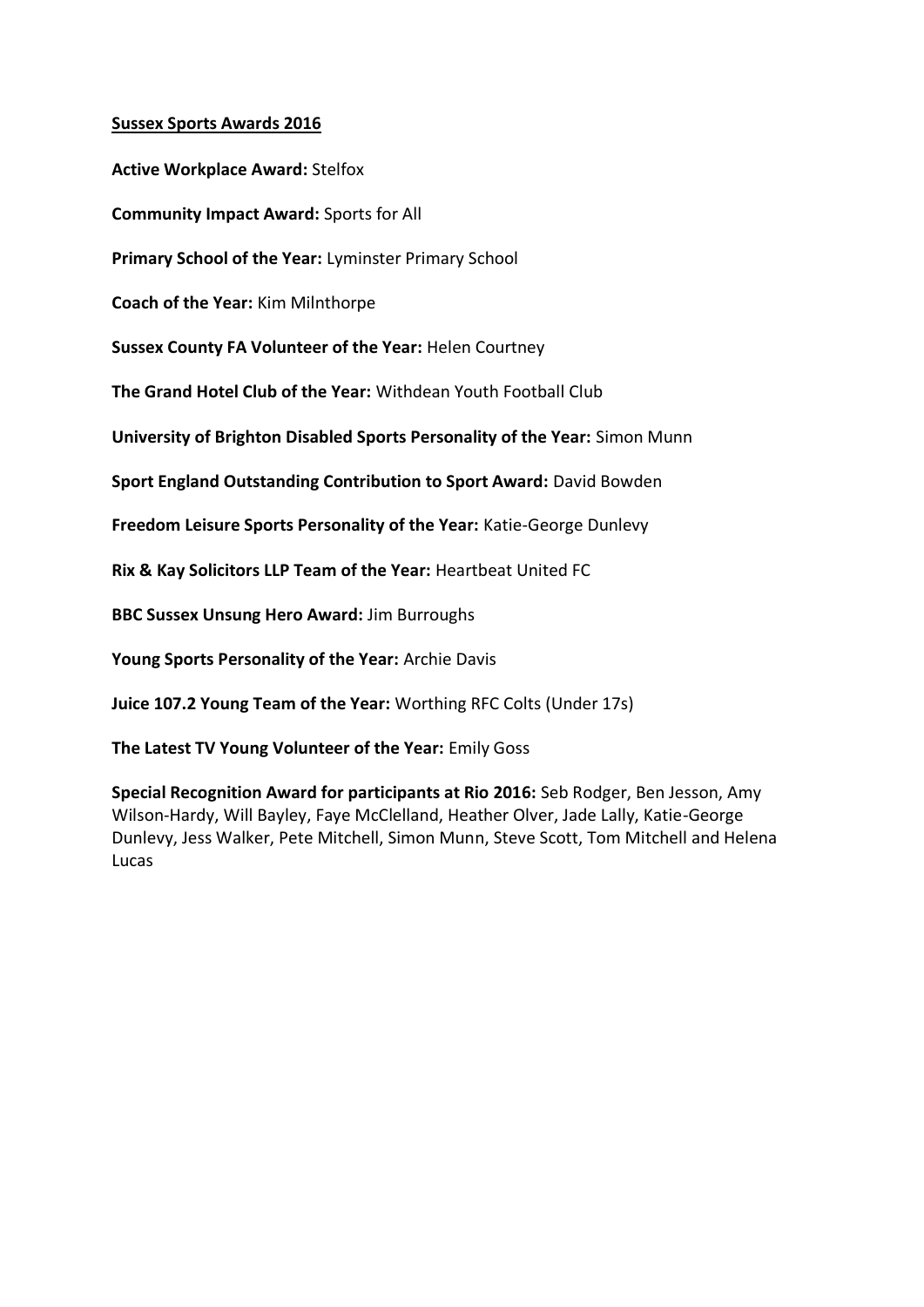**Latest TV Young Volunteer of the Year - Mia Bailey Juice 107.2 Young Team of the Year -** Killabeez (Streetfunk) **University of Chichester Young Sports Personality of the Year – Amber Anning Special Recognition Award –** Jamie Lambert **Rix & Kay Coach of the Year –** Kim Stenning **Sussex County FA Volunteer of the Year – Gary Vidgeon Active Sussex Workplace Challenge Award –** Chichester District Council **Primary School of the Year –** Summerlea Community Primary School **Team of the Year – SCLGA Sussex Ladies Golf 1st Team Active Sussex Sportivate Project of the Year –** Brighton & Hove Hockey Hot Stars **The Grand Hotel Club of the Year –** Wickers Gymnastics Club **University of Brighton Disabled Sports Personality of the Year - Holly Tadman Freedom Leisure Sports Personality of the Year - Zara Williams BBC Sussex Unsung Hero Award –** David Fickweiler **Sport England Outstanding Contribution to Sport – Alison Groves**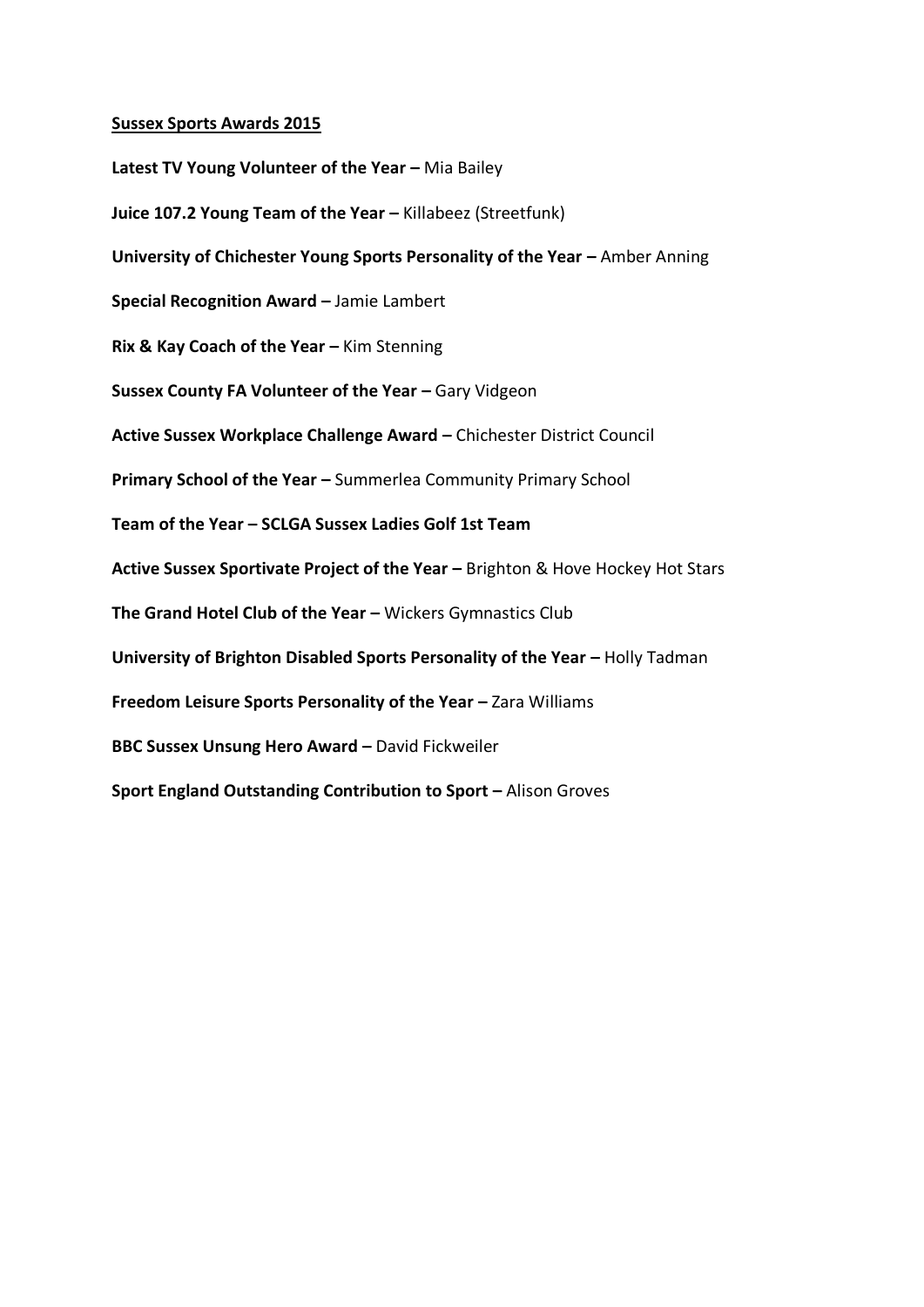#### **Bartercard Workplace Health Award:** Wiley

**Sportivate Project of the Year:** Sportivate Crawley Parkour - Freedom Leisure & Crawley Borough Council

**Albion in the Community Primary School of the Year:** Shoreham Beach Primary School

**Inspire Leisure Coach of the Year:** Christopher Marsden

**Young Coach of the Year:** Heather Wallace

**Sussex County FA Volunteer of the Year:** John Brown

**Latest Sport Young Volunteer of the Year:** Ashley Edwards

**BBC Sussex Unsung Hero:** Reg Hook

**The Grand Hotel Club of the Year:** Shiverers Swimming Club

**Team of the Year:** Bexhill Swimming Club Disability Team

**Juice 107.2 Young Team of the Year:** Sussex Tennis U12 Girls

**University of Brighton Disabled Sports Personality of the Year:** Jordan Okonta

**University of Chichester Young Sports Personality of the Year:** Lydia Powell

**Freedom Leisure Sports Personality of the Year:** Steve Scott

**Outstanding Contribution to Sport Award:** Alison Larkin

**Special Recognition Award:** John & Kay Price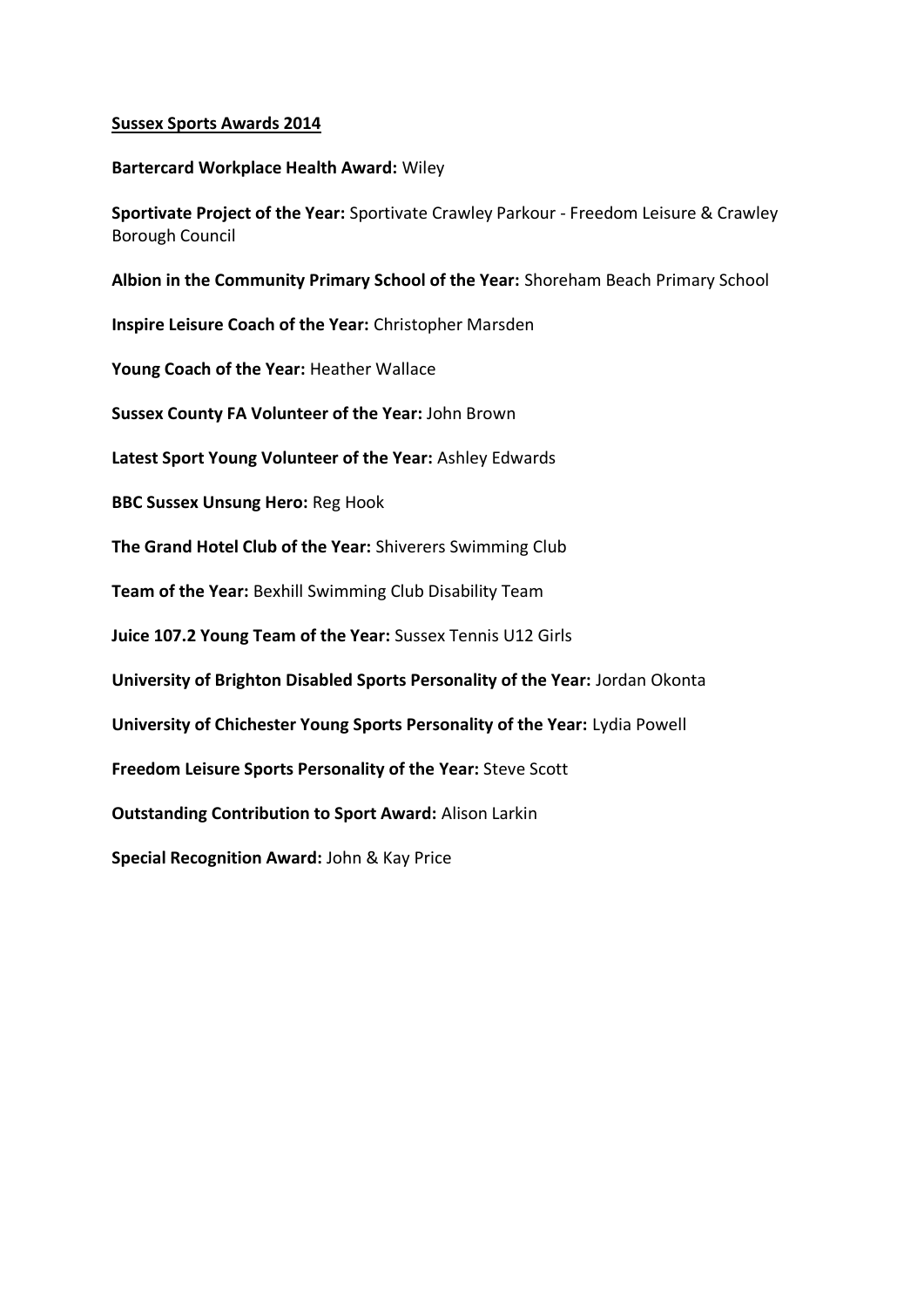Young Coach of the Year – Matthew Weller **Sponsored by: University of Chichester** 

Young Volunteer of the Year – Katie Hargreaves **Sponsored by: Active Sussex** 

Young Team of the Year - Sussex Women's Cricket U17s **Sponsored by: Juice 107.2** 

Young Sports Personality of the Year - Marco Penge **Sponsored by: University of Chichester** 

**Coach of the Year –** Steve King **Sponsored by: Inspire Leisure** 

**Volunteer of the Year –** Katharine Ferguson **Sponsored by: Sussex County FA** 

**Workplace Health Award – Stelfox Sponsored by: Active Sussex** 

**Team of the Year –** Special Olympics, Brighton & Hove **Sponsored by: Sussex County FA** 

**Club of the Year** – East Grinstead Meads FC (public vote) **Sponsored by: The Grand Hotel** 

**Disabled Sports Personality of the Year – Faye McClelland Sponsored by: University of Brighton** 

**Sports Personality of the Year -** Sebastian Rodger **Sponsored by: Freedom Leisure** 

**Unsung Hero Award - Mick Waghorn Sponsored by: BBC Sussex** 

**Special Recognition Award –** Andy Marchant & Sandra Pamplin

**Outstanding Contribution to Sport –** Jeff Hart **Sponsored by: Sport England**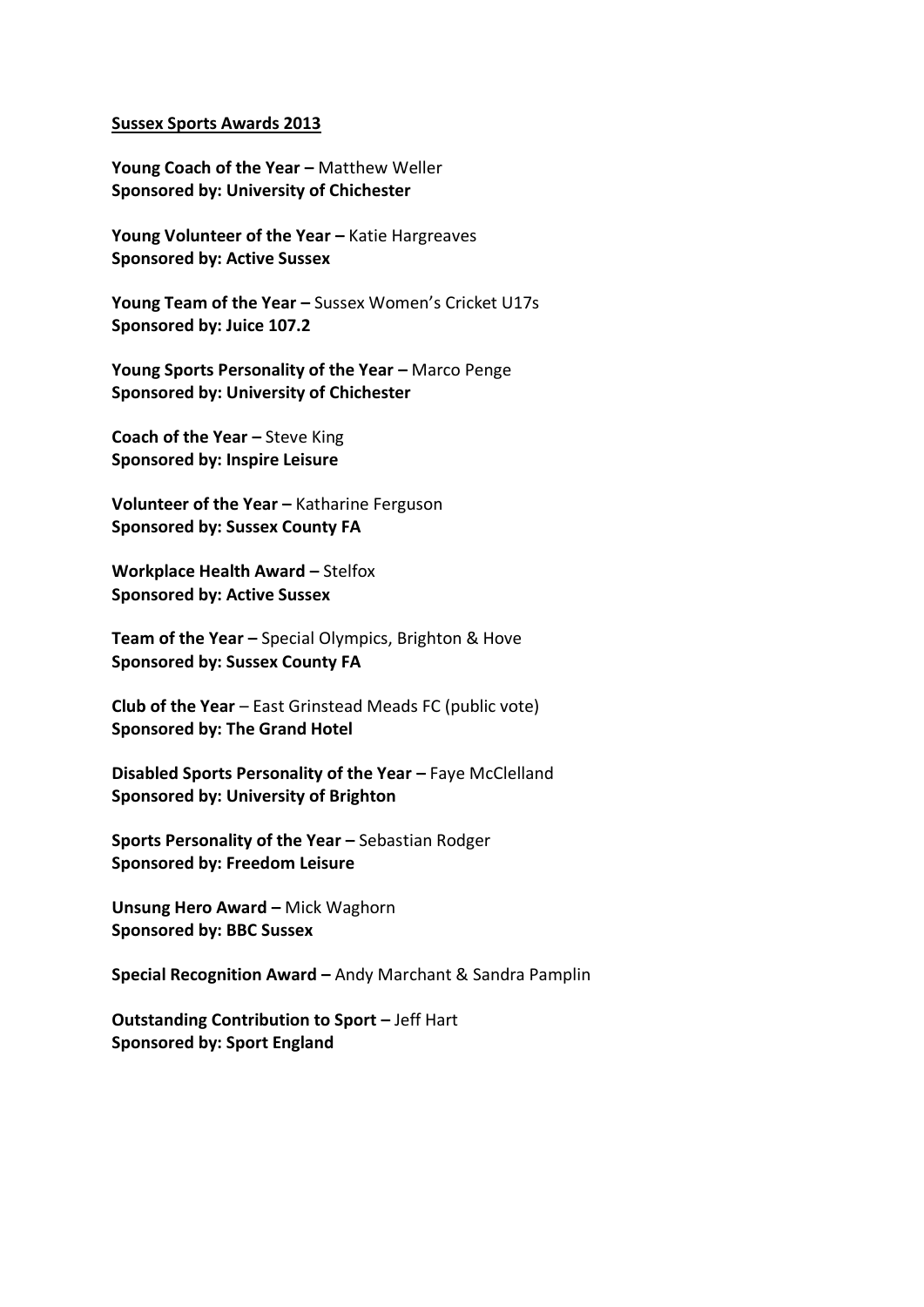**Young Coach of the Year –** Max Wiseman **Sponsored by: Sussex Sport Magazine** 

Young Volunteer of the Year - Lillie Collins **Sponsored by: Wave Leisure** 

**Young Team of the Year ---** Ashcombe Under 18 Women's Volleyball Team **Sponsored by: Juice 107.2** 

Young Sports Personality of the Year - Jack Hoyle **Sponsored by: University of Chichester** 

**Coach of the Year -** Wendy Russell **Sponsored by: Inspire Leisure** 

**Volunteer of the Year -** Brian Brigden **Sponsored by: Sussex County FA** 

**Team of the Year –** Sussex Women's Cricket Team **Sponsored by: Hilton Brighton Metropole** 

**Workplace Health Award –** AmicusHorizon **Sponsored by: Active Sussex** 

**Club of the Year -** Uckfield Grasshoppers Junior Football Club **Sponsored by: Rix & Kay Disabled** 

**Sports Personality of the Year -** Ben Quilter **Sponsored by: University of Brighton** 

**Sports Personality of the Year - Tina Cook Sponsored by: Freedom Leisure** 

**Outstanding Contribution to Sport Award ---** Dr Nick Webborn **Sponsored by: Sport England** 

**Unsung Hero Award ---** Douglas Carter **Sponsored by: BBC Sussex**